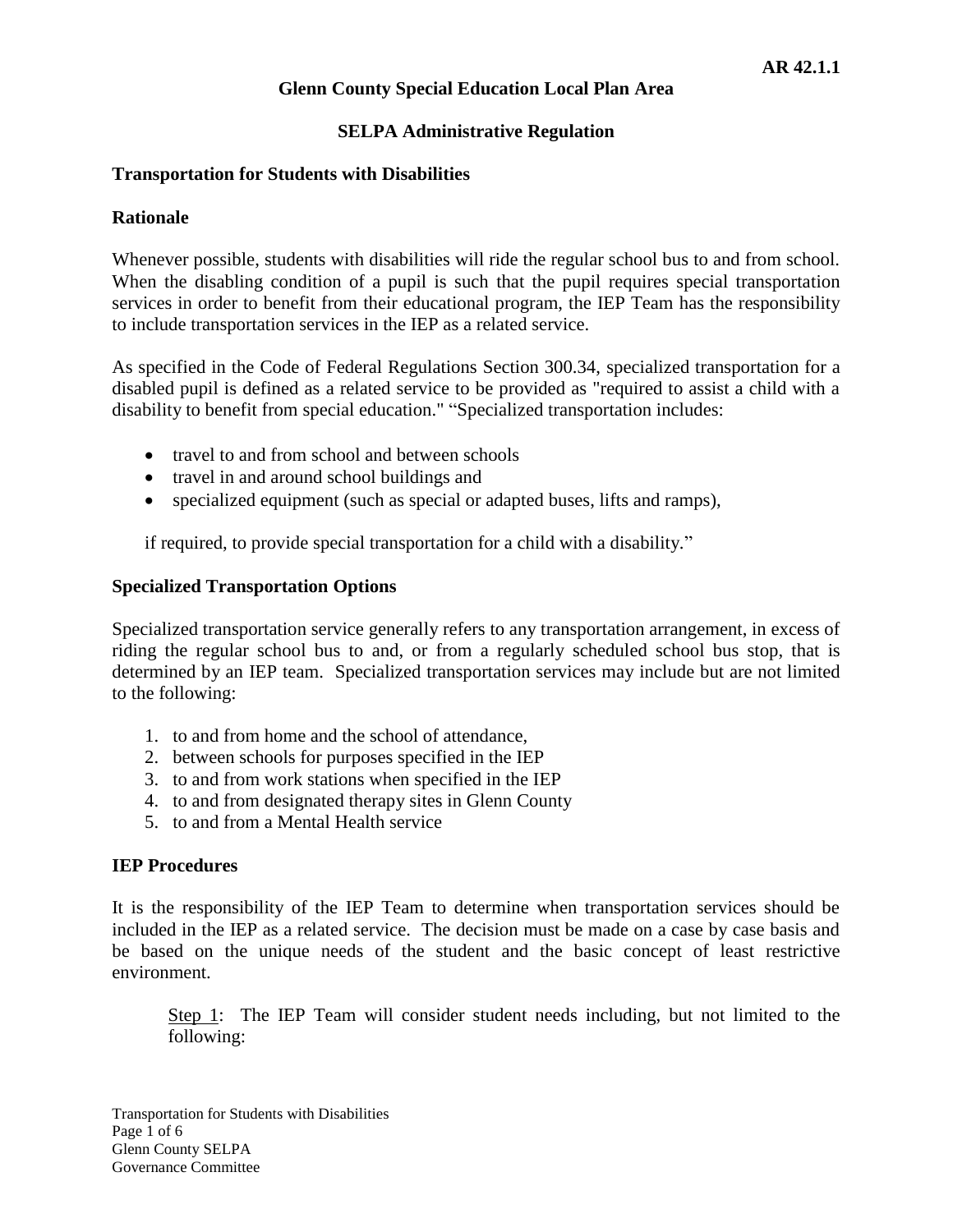# **SELPA Administrative Regulation**

- 1. Medical Diagnosis and Health Needs:
	- Does the student have significant limitations in strength, vitality or alertness that prevent him/her from riding the regular bus?
	- Does the student have a medically fragile condition that prevents them from riding the regular school bus?
	- Does the student have special medical equipment that must be transported on a specialized school bus?
- 2. Physical Needs:
	- Does the student have a wheel chair requiring a special securement system on the school bus?
	- Does the student have a visual impairment that prevents him/her from riding the regular school bus?
	- Does the student have a hearing impairment that prevents him/her from riding the regular school bus?
- 3. Safety Needs:
	- Does the students' disability or level of functioning prevent them from being able to travel to school independently?
	- Does the students' disability or level of functioning prevent them from being able to travel to and wait independently at a regular school bus stop?
- 4. Behavioral Needs:
	- Does the student have a behavior plan that requires certain transportation services?
	- Is the student's behavior, after implementing a behavior plan, so severe that s/he cannot ride the regular school bus?
- 5. Program Location:
	- Is the student required to attend a program outside of the district of residence geographic boundary?
	- Does the student require special transportation in order to access services designated on the IEP e.g. occupational therapy, physical therapy, mental health related service, etc?
	- Does the student require special transportation in order to access a Non-public school placement?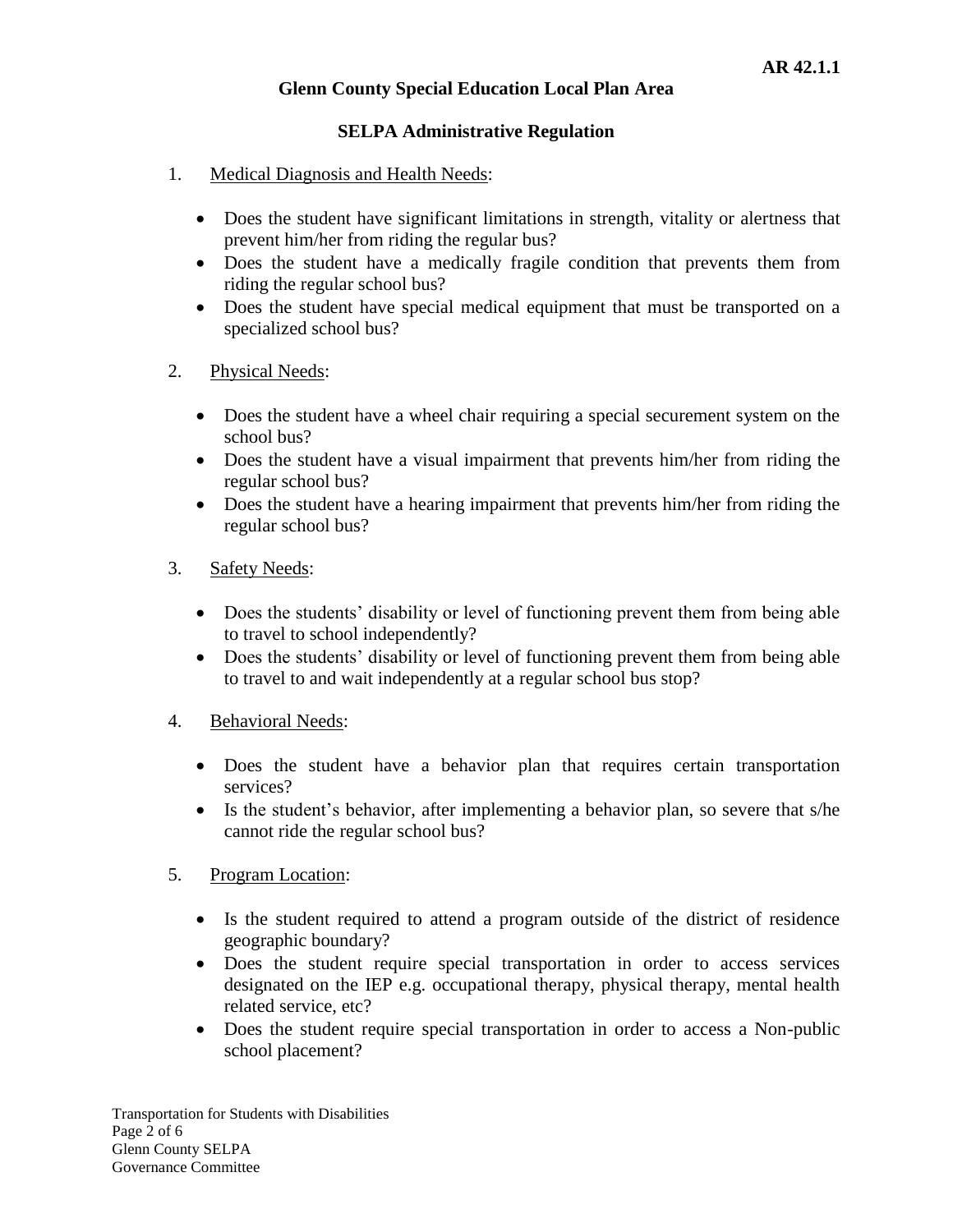# **SELPA Administrative Regulation**

6. Other needs may also be taken into consideration when the IEP team discusses a pupil's placement and transportation needs.

Step 2: The IEP Team will determine whether the student is able to ride the regular bus without the need for accommodations.

Step 3: If the student is unable to ride the regular bus without accommodations, the IEP Team will determine if the student can ride the regular bus with accommodations, including, but not limited to, the following:

- special seating arrangements consider having the student sit alone, in close proximity to the driver or with a peer buddy
- behavior interventions have support staff identify possible causes of behavior problems, including the effects of medications, and create an intervention plan
- special reinforcers –implement a reward system for good behavior
- $\bullet$  encourage replacement behaviors give the student a toy or activity to keep their attention during the ride
- Add adult supervision have an instructional assistant ride the bus with the student
- Regular bus picks student up at street address or door in lieu of regularly designated bus stop
- Restraint this is a last resort if the other options do not work

Accommodations will be indicated in the IEP as appropriate.

Step 4: If the student is unable to ride the regular bus with accommodations, the IEP Team will include specialized transportation in the IEP.

Specialized transportation should be described in sufficient enough detail to inform the parties of how, when and from where to where transportation will be provided and, where arrangements for the reimbursement of parents are required, the amount and frequency of reimbursement.

A representative from the Transportation Department will be invited to attend IEP meetings for students who require special transportation arrangements such as: adaptive or assistive equipment, specialized medical equipment, specialized monitoring or assistance, positive behavior interventions, etc. School bus drivers will be informed and properly trained whenever the IEP addresses special transportation needs for a student.

# **Non-public School Requirements**

Students who are in residential placements and attend non-public schools are entitled to transportation services to and from their parent's home at specified times during the year.

Transportation for Students with Disabilities Page 3 of 6 Glenn County SELPA Governance Committee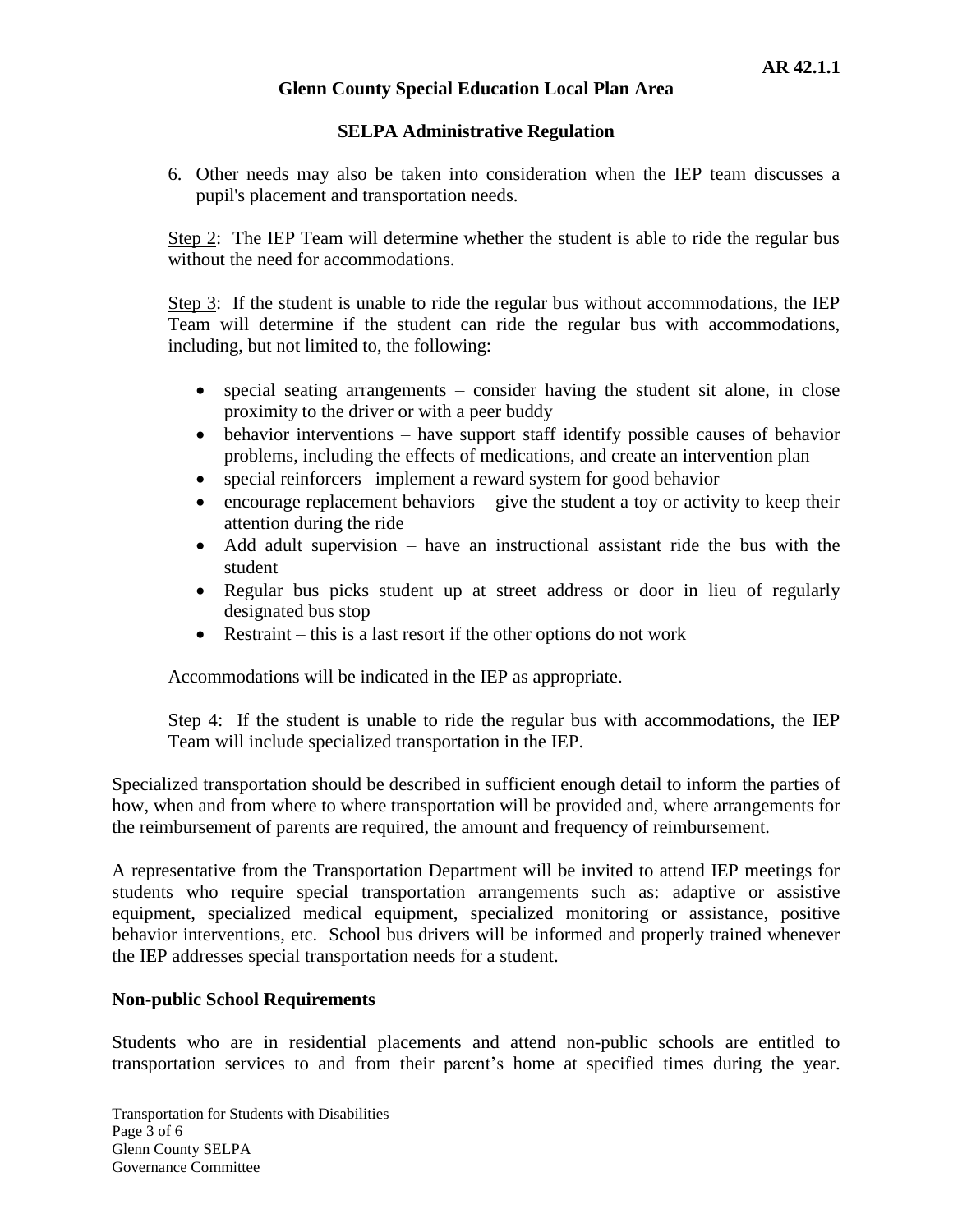### **SELPA Administrative Regulation**

Whether the child is allowed to visit home during school breaks is dependent in part on rules established by the residential placement and limitations imposed by the court or placing agency. While there is no specific requirement with regard to the frequency of these visits, IEP Teams should give primary consideration to major school breaks during the school year based on the NPS school calendar. When students are not allowed to leave the residential placement, the IEP Team will consider providing transportation for the parents to make a reasonable number of visits to the student based on the NPS school calendar.

#### **Service Delivery**

It is the responsibility of the District of Residence to make arrangements for all transportation services described in the student's IEP. The District may provide service themselves, through contract arrangement with another public or private agency or by paying the parent for providing in lieu services. When arranging transportation from the Glenn County Office of Education, the District will submit each request in writing and provide information as requested by the Transportation Department.

Bus routes shall be, wherever possible, via the shortest distance, considering safety in operation, safety at bus stop locations and pupil time on bus. Scheduled bus stops shall be established in accordance with specific requirements of special needs pupils.

Mode of Service – The LEA providing transportation service will determine the method of providing transportation services.

Scheduling – Students with disabilities are entitled to arrive at and depart school at the same time as general education students. The use of alternative starting times for special education students at a site can lead to program compliance concerns. Pupils receiving special education and related services must be provided with an educational program in accordance with their IEP for at least the same length of time as the regular school day for their chronological peer group, unless otherwise stated in a student's IEP.

Transportation to and from related services, e.g. occupational therapy, physical therapy, mental health counseling, etc., will be scheduled during the school day to the extent appropriate. When related services cannot be provided during the school day, transportation will be provided before or after the school day.

Length of Ride – The length of ride for disabled students should be similar to that of nondisabled students except in cases where the distance to a student's home exceeds that of the other students and where a student attends a program outside his neighborhood school or district of residence.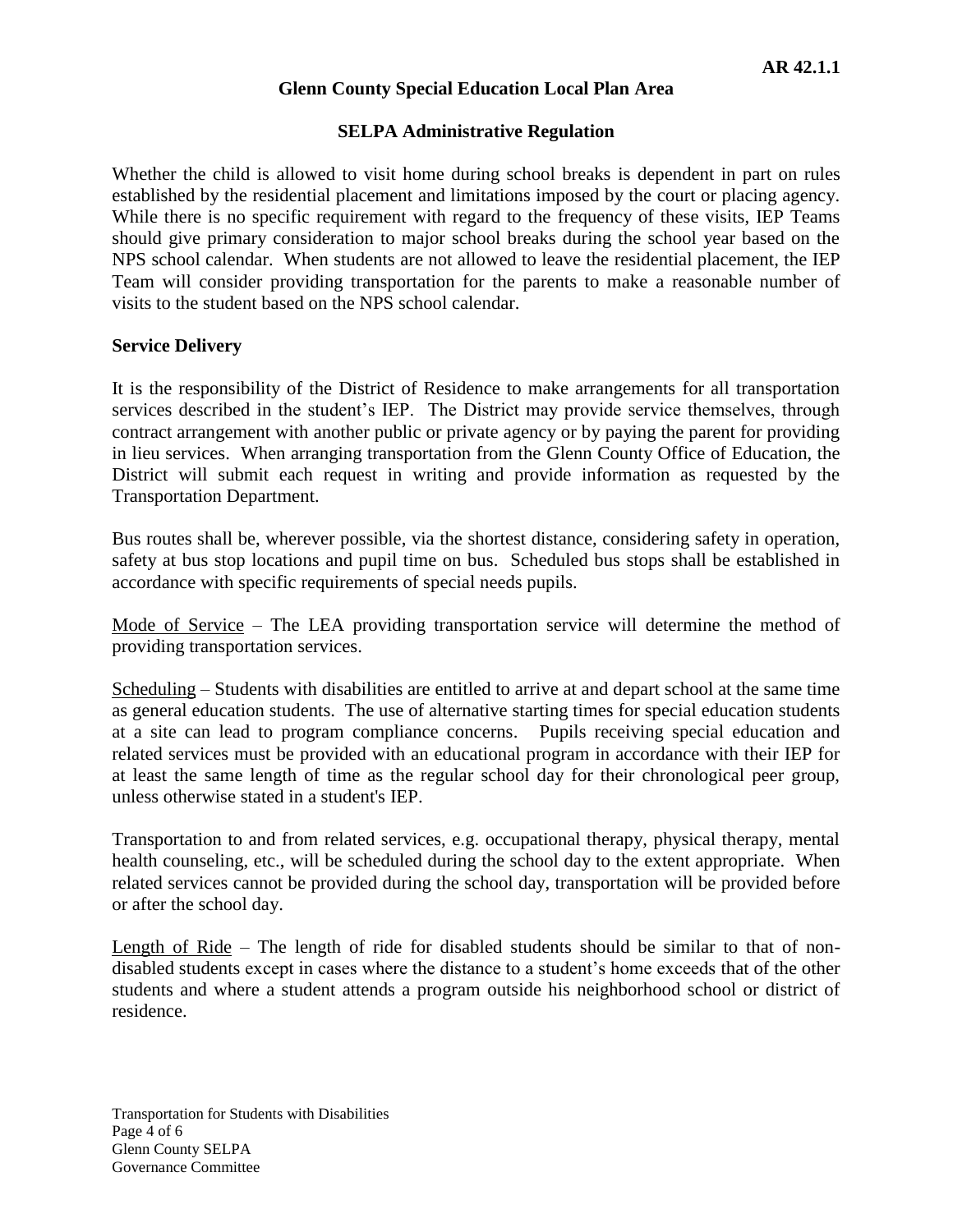# **SELPA Administrative Regulation**

In cases where a student attends a program outside his/her district of residence, the IEP Team will review the student's placement annually to determine if a placement closer to the student's residence would be appropriate.

# **Wheel Chairs**

Special Education busses used to transport physically disabled students in wheel chairs shall be equipped with proper securement devices. Bus drivers will be trained in the use of equipment and proper securement procedures.

### **Medications**

Medications to be taken by the student while at school shall not be transported on a school bus in any manner including student bags or backpacks. It is the responsibility of the parent to transport their child's medication to and from school. Medications may be transported on the school bus for students who self administer medications and students who require that medications be available for emergency purposes, provided that the parents provide all required information from the child's physician, the school has developed an appropriate health plan and staff, including bus drivers, have been informed and, when necessary trained, in proper procedures regarding the student's individual needs.

### **Discipline and Behavior Interventions**

Students with disabilities are subject to the same rules of discipline governing regular transportation, unless the student has a behavior plan indicating otherwise. School bus drivers will be trained to implement positive behavior interventions as indicated in a student's behavior plan.

#### **Suspension**

During the period of any exclusion from bus transportation, pupils must be provided with an alternative form of transportation at no cost to the pupil or parent in order to be assured of having access to the required special education instruction and services (EC 48915.5).

EC 48915.5(c) reads: "If an individual with exceptional needs is excluded from school bus transportation, the pupil is entitled to be provided with an alternative form of transportation at no cost to the pupil or parent or guardian provided that transportation is specified in the pupil's individualized education program."